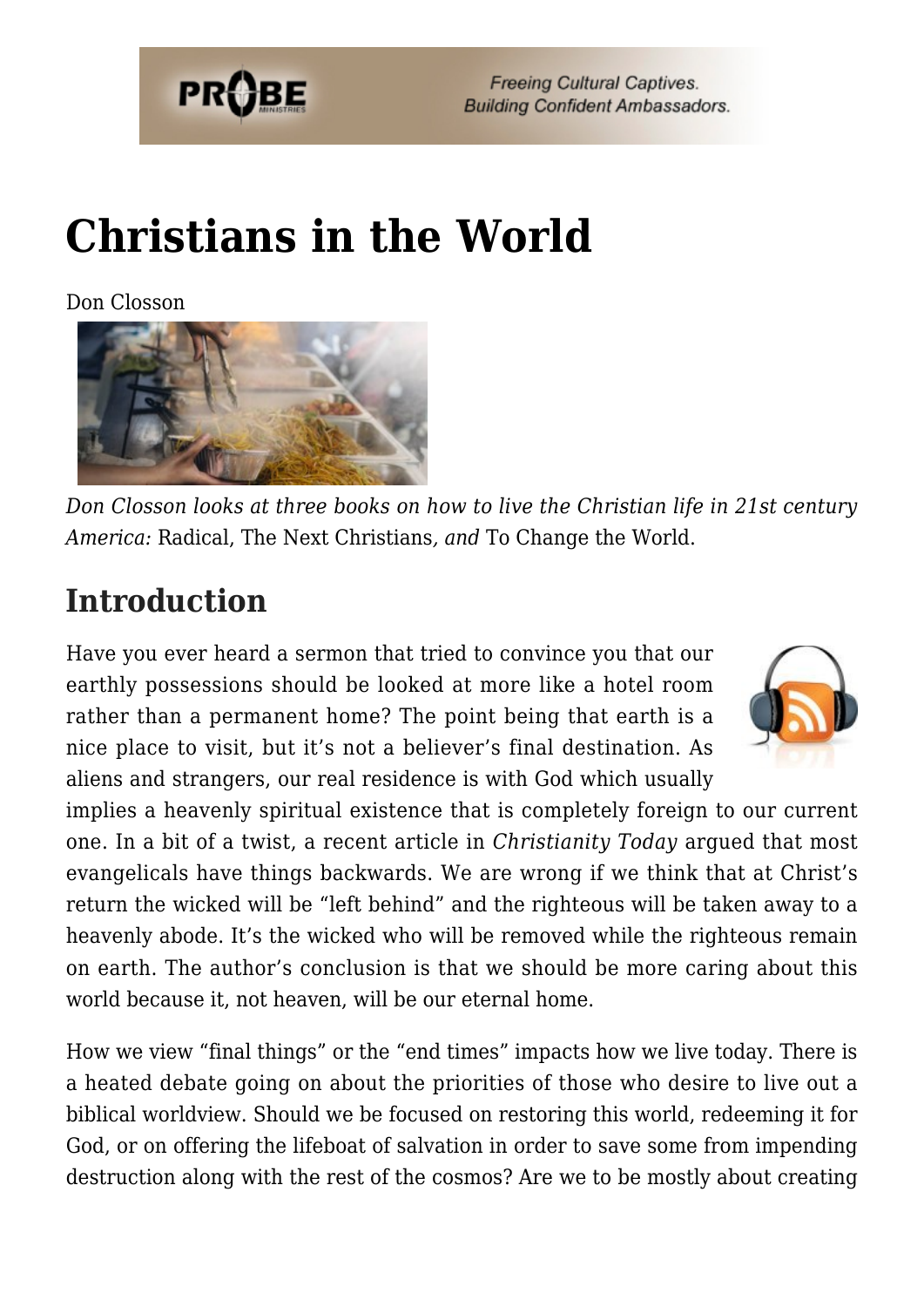

a restored culture through our Spirit empowered efforts, or are we seeking salvation for a redeemed people leaving restoration of the world to special acts of God?

In this article I will focus on three popular books that offer different perspectives on how Christians should prioritize their lives: *Radical* by David Platt, a megachurch pastor from Birmingham, Alabama; *The Next Christians* by Gabe Lyons, a conference speaker who has created an organization to encourage dialogue about the purpose of the church; and *To Change the World* by James Hunter, the lone academic, a professor of religion, culture, and social theory at the University of Virginia.

Platt's book is simple and straightforward. He tells his story mostly by giving examples of people in his church who were radicalized by the gospel. Lyons' book is a polemic against what he calls a gospel that only tells half of God's story. Hunter gives us a scholarly tome, calling Christians to humility when it comes to changing the culture in which we dwell. Although these books are different in significant ways, they all present an argument against the so-called American dream of runaway materialism and extreme individualism.

Three different books, espousing a similar message, told with both passion and thoughtfulness. Join me as we consider how Christians are to dwell on earth as aliens and strangers.

# **Becoming a Radical**

The strength of David Platt's book *Radical* is its simplicity. He pleads with us to believe what Jesus says and then to obey it. But like most things in life, his simple admonition hides nuances and assumptions that beg further explanation.

Platt fills his book with example after example of Christians making radical life decisions as they reject both the American dream and the typical American way of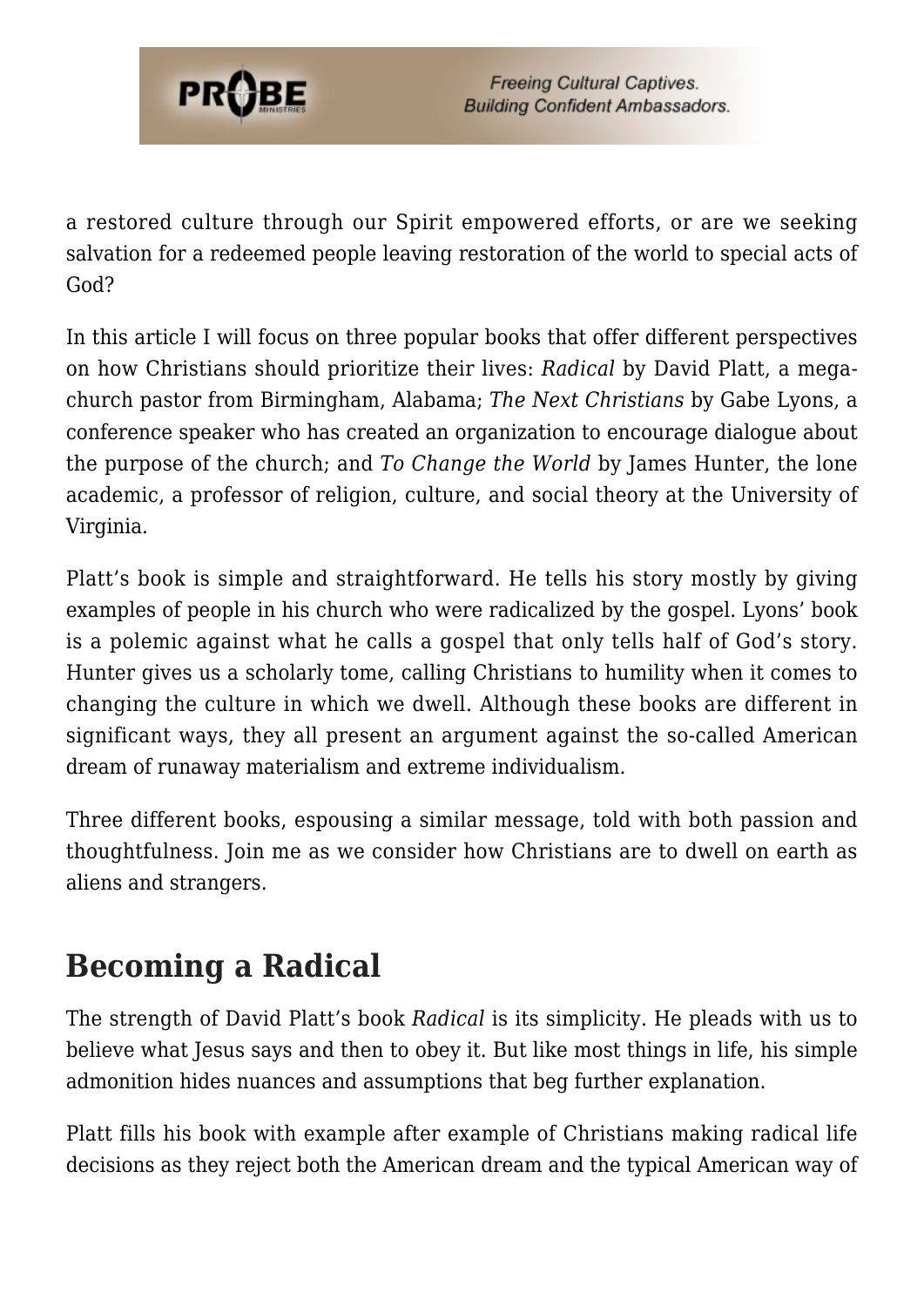

doing church. He argues that "[W]e as Christ followers in American churches have embraced values and ideas that are not only unbiblical but that actually contradict the gospel we claim to believe." $\{1\}$  After introducing himself as one of the youngest pastors to lead a mega-church, he admits that the "bigger-is-better" tendency in our churches is hard to support in Scripture.

Platt's concerns are worthy of much soul searching and careful interpretation of God's Word. But about halfway through the book I found myself both attracted to, and frustrated by, the many stories of life change among Platt's congregants as well as his own struggles over how to lead his church in a way that is Christ honoring. For example, Platt's discussion of Luke 9 results in this sentence: "We *do* have to give up everything we have to follow Jesus. We *do* have to love him in a way that makes our closest relationships in this world look like hate. And it is entirely possible that he *will* tell us to sell everything we have and give it to the poor." $\{2\}$  Unfortunately, when I looked for principles to know when and to what extent Jesus is asking me to do these things, I didn't find that Platt offered any.

Platt leaves little room for interpretation when it comes to the words of Jesus. Is it possible that Jesus used rabbinic hyperbole or exaggeration common to the Jewish teachers of his day when making his more drastic comments about holy living? Even though Platt occasionally tempers his remarks with an "I don't have all the answers" or "I have more questions than answers," he writes as if his reading of the text is obvious and conclusive.  $\{3\}$ 

Platt's book *Radical* is intended to shock culturally captive Christians out of their American Dream stupor and to become serious Christ followers. His one-year dare at the end includes activities from which all believers would benefit. We should be praying for the entire world, reading through the entire Word, sacrificing our money for Kingdom purposes, reaching out to those in other cultural settings, and committing ourselves to multiplying church communities. I just wish that Platt had given us a little more nuanced guidance as to when and to what extent Christians should live a radical life.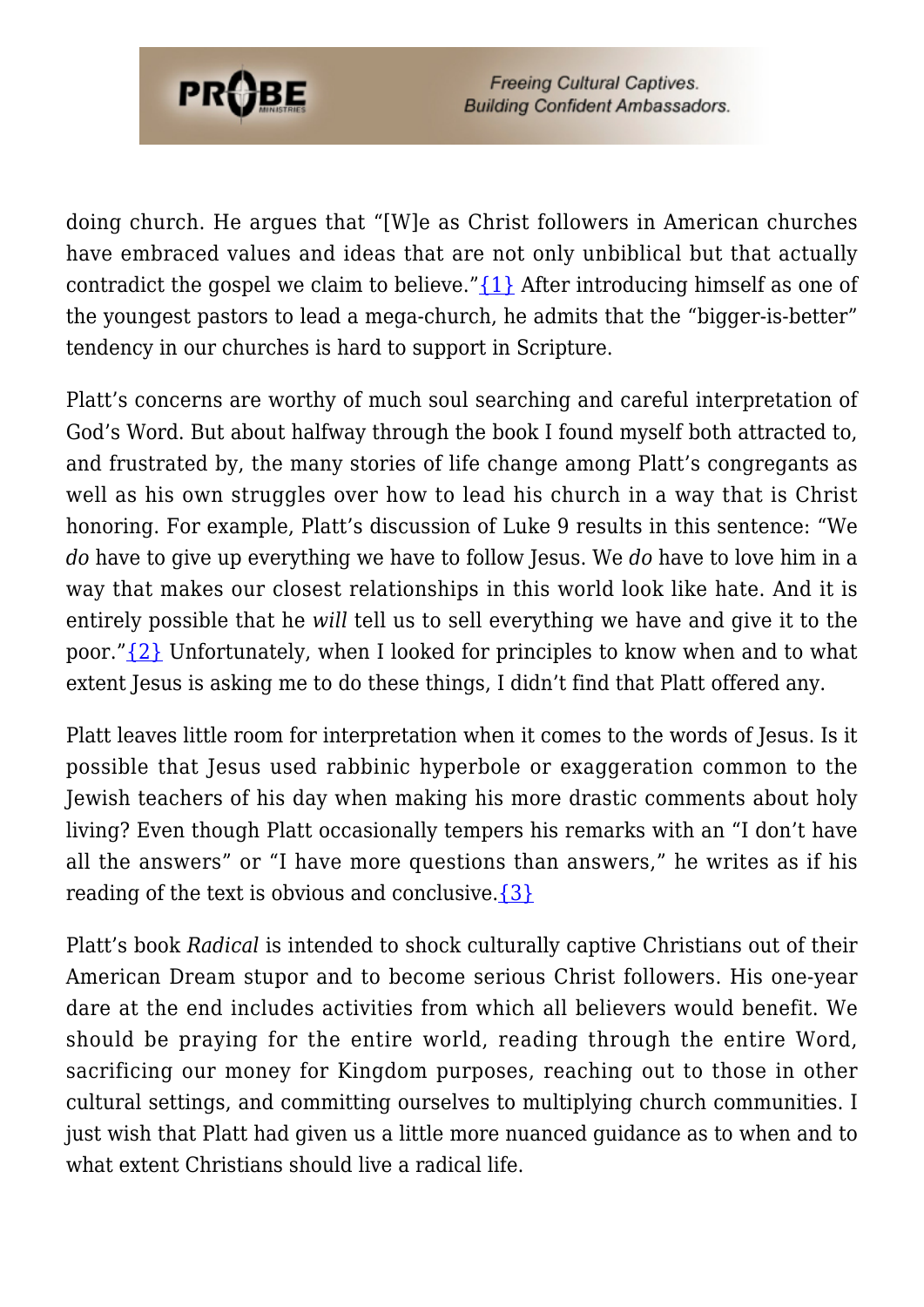

### **Restoring Eden**

Of the three books we are examining in this article, I anticipated the arrival of Gabe Lyons' book *The Next Christians* the most. I had read glowing endorsements and was hoping not to be disappointed.

The first of three sections in the book describes how the world has changed in its perception of Christianity. Although there is much good information here, Lyons resorts to the phrase "perfect storm" once too often in describing our current cultural milieu. He is right to describe attitudes towards believers in post-Christian America as mostly negative, but I am cautious about his complaint that our situation today is somehow unique.  $\{4\}$ 

Lyons describes the church's response to social change as either separatist or cultural. The separatists are characterized by judgmental withdrawal from society, aggressively defending a Christian America that no longer exists. They reduce the Christian's task to saving a few souls via evangelism in ways often offensive to our pluralistic society. It's not a pretty picture. According to Lyons, we are far too influenced by the remnants of the Fundamentalist movement that did battle with modernism at the beginning of the last century.

Cultural Christians seek to blend into the culture rather than judge it, and define the Christian life as primarily doing kind things for others. These self-identified Christians place tolerance high on their list of virtues and are working diligently to avoid topics or actions that might alienate their neighbors. Lyons argues that they have conformed to the culture in a way that relinquishes any hope of having significant impact.

Lyons endorses a third category which he calls *restorers*. He describes these people as those who "envision the world as it was meant to be and they work toward that vision. Restorers seek to mend earth's brokenness.["{5}](#page-7-4) They are optimistic, and see "that God is on the move—doing something unique in our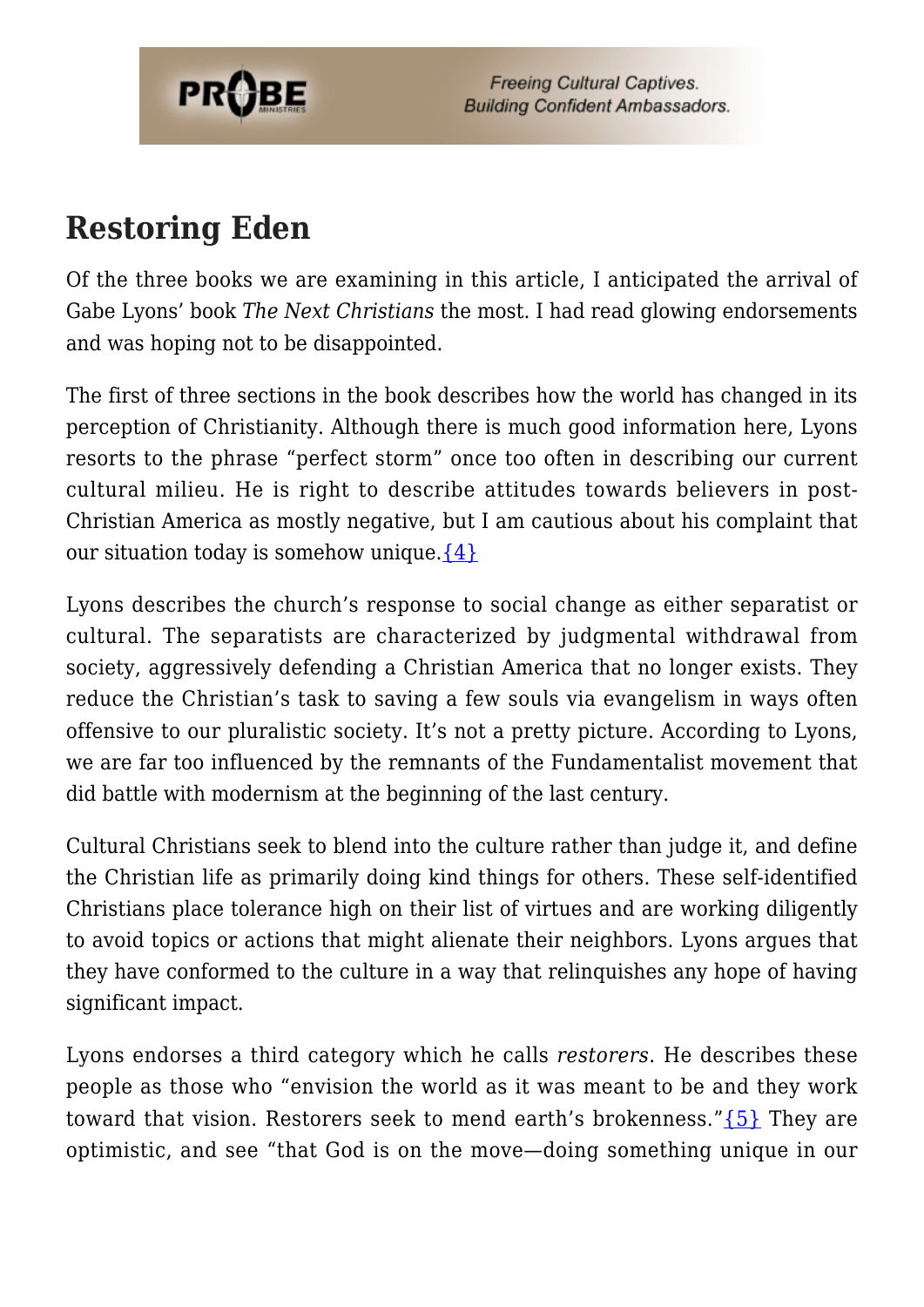

time." $\{6\}$  Their mission is to see "how things ought to be," and then to commit their lives to making it so.  $\{7\}$ 

In a manner similar to Platt's book *Radical*, Lyons chastises Christians who focus too much on the Gospel message of redemption and emphasizing a salvation that offers escape from this fallen world. By putting restoration back into God's story we don't have to wait for God to give us a new heaven and earth, we can experience it now.

Lyons' call to action is an expansive one and it immediately raises questions about what a restored world should look like; what specific form should our political and economic systems take? He seems to assume that we should know the answer to these questions but I am not so sure that it's that obvious.

# **A Faithful Presence**

We will now consider the most academic of the three books we are examining, James Hunter's book *To Change the World*. Not only is Hunter's book one third longer than the other two, it is far more abstract in content. Where the other two books give significant space to stories of lives changed by a biblical calling, Hunter devotes less than three pages to real life examples. What we do get is a thoughtful overview of how most Christians wrongly pursue political power in the name of Christ.

According to Hunter, Christians can be broken down into three distinct groups: the Christian Right, the Christian Left and the Neo-Anabaptists. The Christian Right seeks to win the culture war. In its eyes, Christian America is disappearing and needs to be defended. Secularism has conquered the media, academia, and government, resulting in a culture that rejects biblical values and corrupts our children.

In many ways the Christian Left and Neo-Anabaptists look a lot alike. They are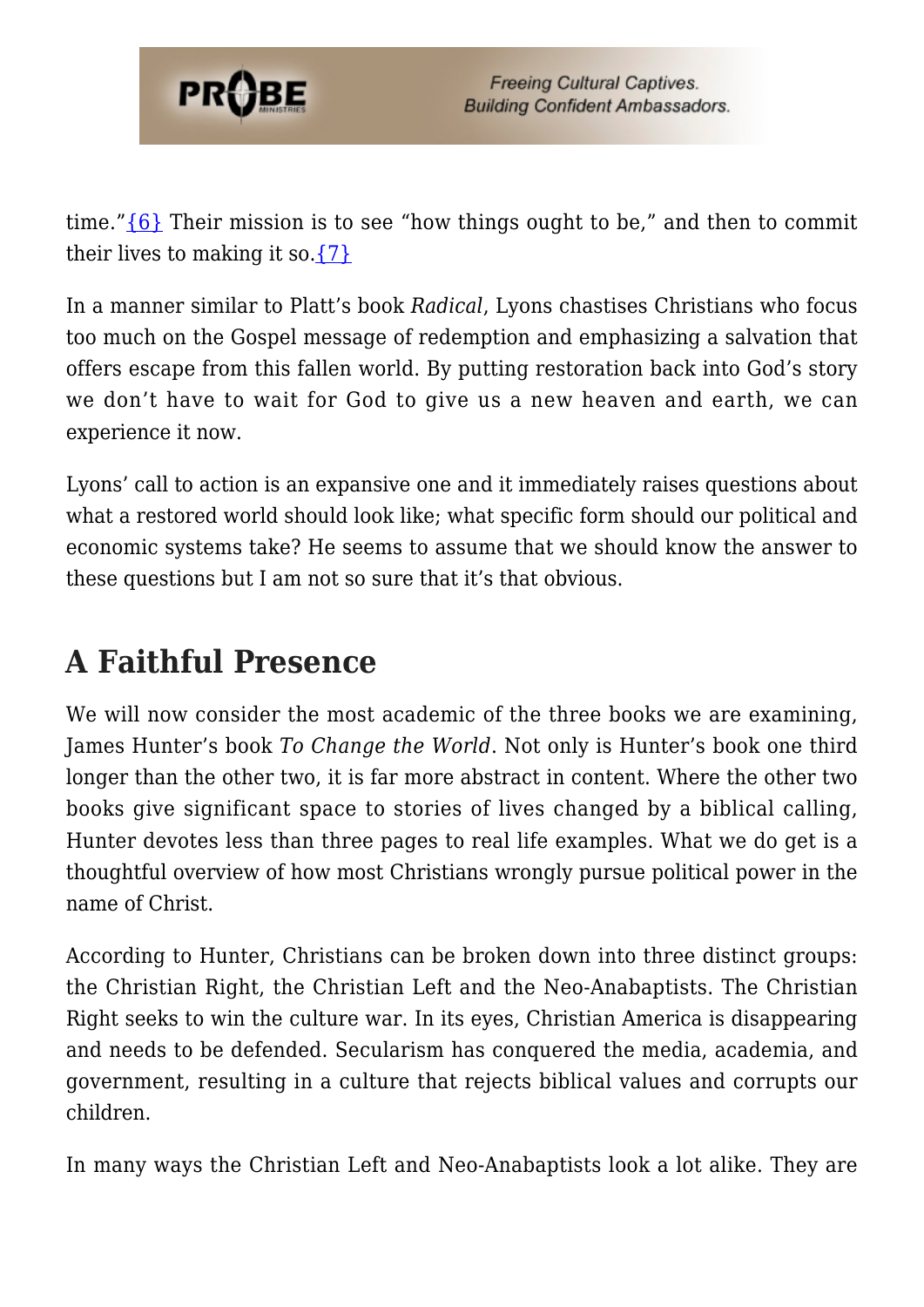

hostile towards an unrestrained market economy and capitalism itself. They also share a sharp loathing for the Christian Right. But they differ dramatically regarding the believer's relationship to government. The Left see the government as a partner while the Neo-Anabaptists see it only as a coercive force that uses violence to enforce its will.

Hunter argues that all three groups seek political power in order to change the culture, a goal that will inevitably fail. He spends a large portion of the book explaining why changing a culture is far more difficult than most appreciate. Cultures are more complex and resilient than we think and cannot be changed by just putting new ideas in people's minds.

In the end, Hunter calls Christians to what he describes as a faithful presence. Rather than defending against the secularization of culture, trying to be relevant to it, or even seeking purity from its negative effects he calls for another response that lends authenticity without sacrificing coherence and depth to our faith.

Building a faithful presence requires that our leaders care more about discipleship than fighting the culture war or gaining political power. Christ followers today have faith but lack a vision for living that is distinct from the larger post-Christian culture. For Hunter, "A theology of faithful presence means a recognition that the vocation of the church is to bear witness to and to be the embodiment of the coming Kingdom of God." $\{8\}$  Hunter realizes that the New Heavens and New Earth will be God's restoring work, but by honoring God through our relationships and our tasks we will taste something of His kingdom now.

## **Summary**

In this article we have considered three stimulating and passionate books, *Radical* by David Platt, *The Next Christians* by Gabe Lyons and *To Change the World* by James Hunter and have been left with three overlapping pictures of what it means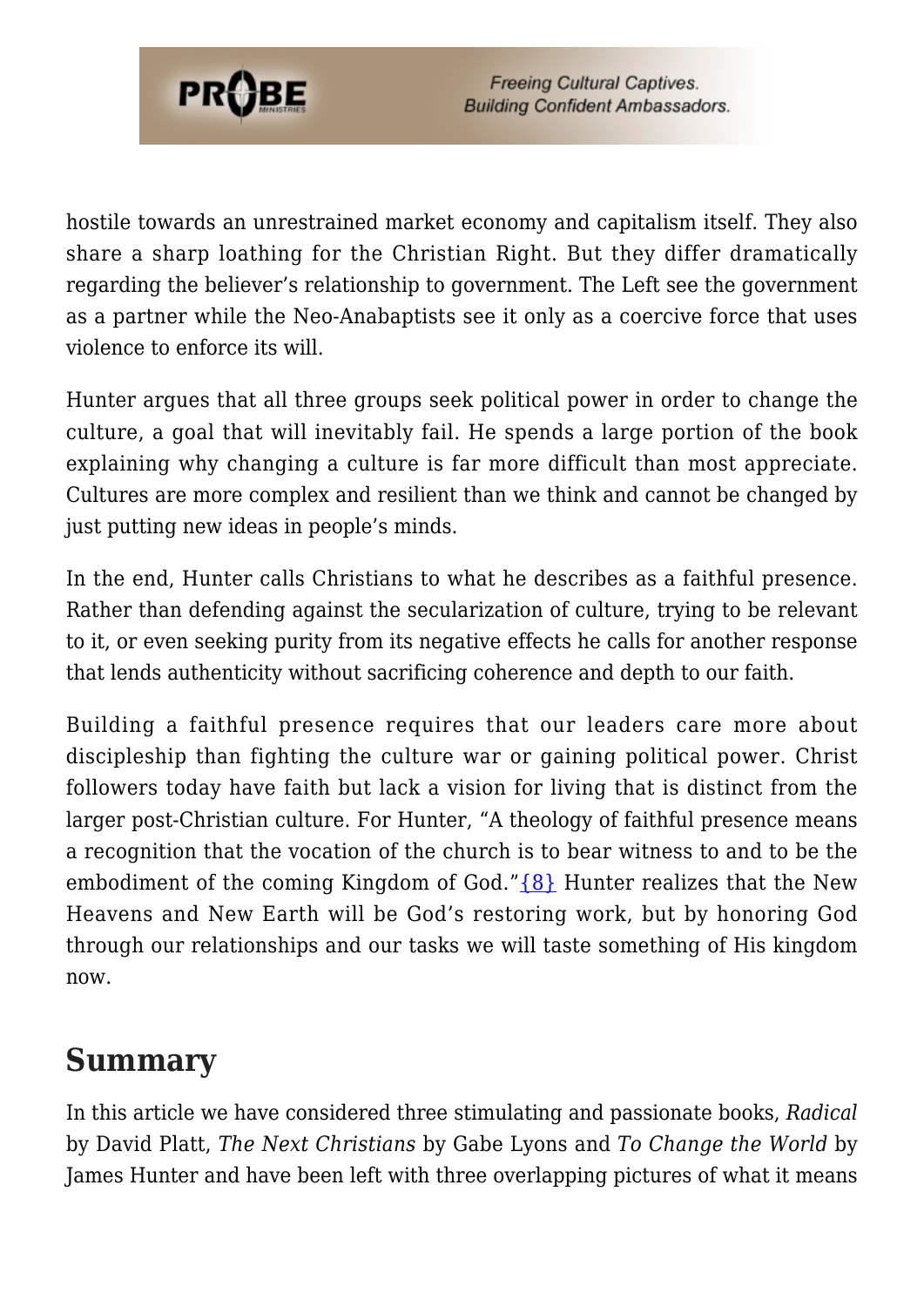

to be a Christ follower in the current American culture. Is the Christian life about being a radical, being as counter-cultural as possible? Is it restoring the world to a pre-fall condition? Or is it as simple as being a disciple maker?

The apostle Paul certainly lived a radical lifestyle, but he was limited by a couple of parameters. Paul talks about being free from the expectations of men and yet careful not to give offense in any way that might hinder the gospel.  $\{9\}$  He was culturally sensitive enough to know what actions or words might keep people from hearing the good news. He said that he became all things to all men so that some might be saved. He conformed to the culture enough to communicate the transcendent truth about Jesus.

Paul says very little about reforming Roman society, the government, commerce, or education. He seems to be much more concerned about the culture within the church than he does the culture at large. He writes, "What business is it of mine to judge those outside the church? Are you not to judge those inside?["{10}](#page-7-8) His desire was for Christ followers to live out the "one another" passages that fill the New Testament. To be loving, encouraging, building up, and bearing with one another in a way that will draw outsiders to the gospel.

What about Gabe Lyons' strong emphasis on restoration? In my mind the issue is one of priorities. Most Christians would like to see their efforts result in some degree of healing and restoration in our society. But is healing and restoration of America our first priority? This might be true if one holds the view that Christians must take over society prior to Christ's return, as do some postmillenialists. But for those who believe that Christ will return as a conquering king to a world in rebellion, there is no expectation or responsibility for Christians to restore the planet. These differing positions show, once again, the relevance of theology to everyday life.

International speaker and author Os Guinness describes clearly our first priority as believers. He writes, "All that we do must be first and last for Christ and His